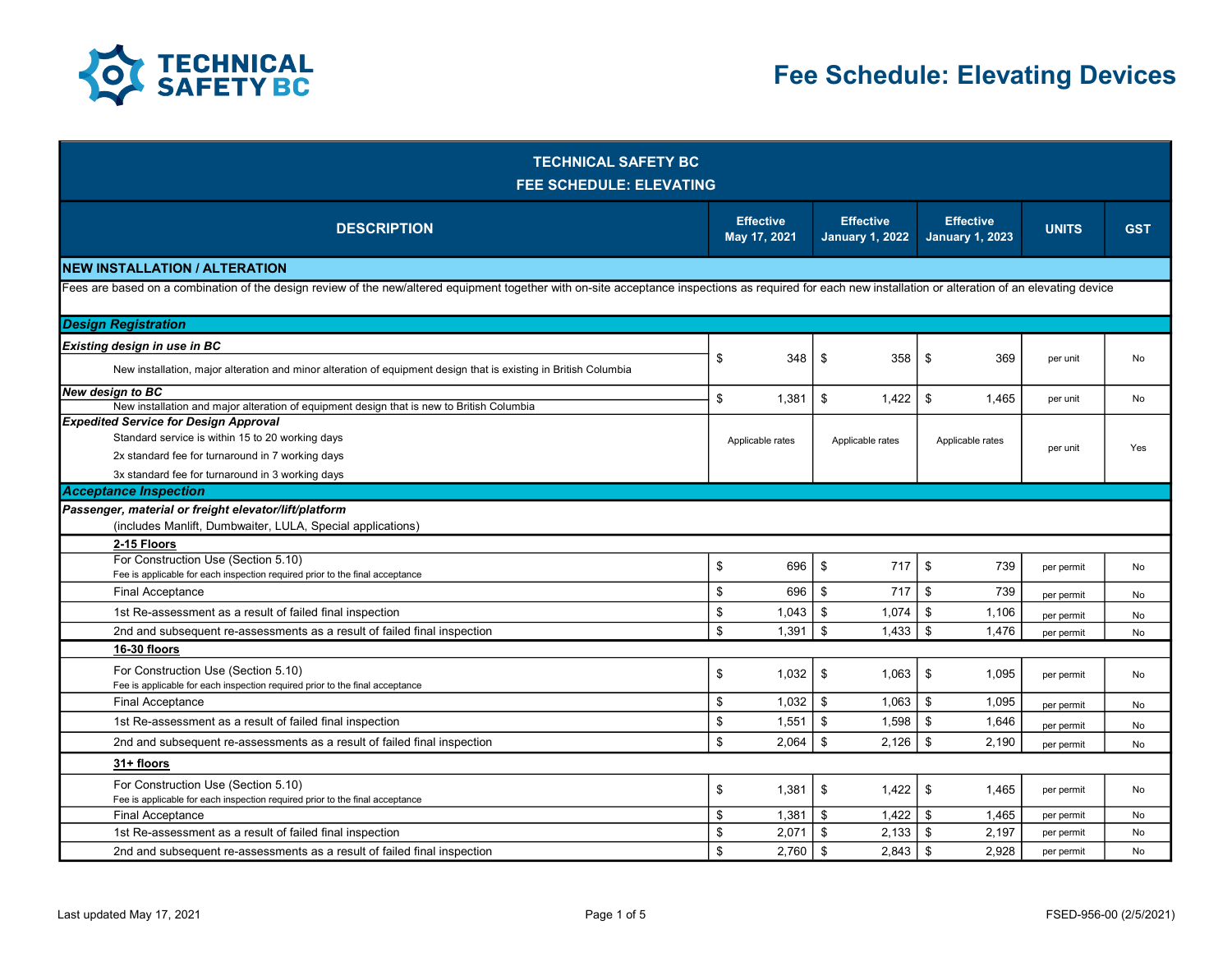

| <b>TECHNICAL SAFETY BC</b><br><b>FEE SCHEDULE: ELEVATING</b>                                                                                                                                                                                                                                                                                                                                                                                                                                                                                    |                                  |                      |                                            |                                            |                      |              |            |  |  |
|-------------------------------------------------------------------------------------------------------------------------------------------------------------------------------------------------------------------------------------------------------------------------------------------------------------------------------------------------------------------------------------------------------------------------------------------------------------------------------------------------------------------------------------------------|----------------------------------|----------------------|--------------------------------------------|--------------------------------------------|----------------------|--------------|------------|--|--|
| <b>DESCRIPTION</b>                                                                                                                                                                                                                                                                                                                                                                                                                                                                                                                              | <b>Effective</b><br>May 17, 2021 |                      | <b>Effective</b><br><b>January 1, 2022</b> | <b>Effective</b><br><b>January 1, 2023</b> |                      | <b>UNITS</b> | <b>GST</b> |  |  |
| Personnel Hoist                                                                                                                                                                                                                                                                                                                                                                                                                                                                                                                                 |                                  |                      |                                            |                                            |                      |              |            |  |  |
| Initial acceptance                                                                                                                                                                                                                                                                                                                                                                                                                                                                                                                              | \$                               | 696                  | \$<br>717                                  | \$                                         | 739                  | per permit   | No         |  |  |
| 1st Re-assessment as a result of failed final inspection                                                                                                                                                                                                                                                                                                                                                                                                                                                                                        | \$                               | 1,043                | \$<br>1.074                                | \$                                         | 1,106                | per permit   | <b>No</b>  |  |  |
| 2nd and subsequent re-assessments as a result of failed final inspection                                                                                                                                                                                                                                                                                                                                                                                                                                                                        | \$                               | 1.391                | \$<br>1,433                                | \$                                         | 1.476                | per permit   | No         |  |  |
| Extension (as applicable)                                                                                                                                                                                                                                                                                                                                                                                                                                                                                                                       | \$                               | 519                  | 535<br>\$                                  | \$                                         | 551                  | per permit   | No         |  |  |
| 1st Re-assessment as a result of failed final inspection                                                                                                                                                                                                                                                                                                                                                                                                                                                                                        | \$                               | 778                  | \$<br>801                                  | \$                                         | 825                  | per permit   | No         |  |  |
| 2nd and subsequent re-assessments as a result of failed final inspection                                                                                                                                                                                                                                                                                                                                                                                                                                                                        | \$                               | 1.038                | \$<br>1,069                                | \$                                         | 1,101                | per permit   | No         |  |  |
| Final acceptance                                                                                                                                                                                                                                                                                                                                                                                                                                                                                                                                | \$                               | 696                  | \$<br>717                                  | \$                                         | 739                  | per permit   | <b>No</b>  |  |  |
| 1st Re-assessment as a result of failed final inspection                                                                                                                                                                                                                                                                                                                                                                                                                                                                                        | \$                               | 1,043                | \$<br>1,074                                | \$                                         | 1,106                | per permit   | No         |  |  |
| 2nd and subsequent re-assessments as a result of failed final inspection                                                                                                                                                                                                                                                                                                                                                                                                                                                                        | \$                               | 1,391                | \$<br>1,433                                | \$                                         | 1,476                | per permit   | No         |  |  |
| <b>Escalator or moving walk</b>                                                                                                                                                                                                                                                                                                                                                                                                                                                                                                                 | \$                               | 1.032                | \$<br>1,063                                | \$                                         | 1.095                | per permit   | No         |  |  |
| Lifts for persons with physical disabilities<br>Stair chair. Platform or Vertical lift                                                                                                                                                                                                                                                                                                                                                                                                                                                          | \$                               | 470                  | \$<br>484                                  | \$                                         | 499                  | per permit   | No         |  |  |
| <b>IOPERATING PERMITS</b>                                                                                                                                                                                                                                                                                                                                                                                                                                                                                                                       |                                  |                      |                                            |                                            |                      |              |            |  |  |
| Passenger, material or freight elevator/lift/platform<br>(includes Manlift, Dumbwaiter, LULA, Special applications)                                                                                                                                                                                                                                                                                                                                                                                                                             |                                  |                      |                                            |                                            |                      |              |            |  |  |
| 2-15 floors                                                                                                                                                                                                                                                                                                                                                                                                                                                                                                                                     | \$                               | 251                  | \$<br>259                                  | \$                                         | 267                  | per permit   | No         |  |  |
| 16-30 floors                                                                                                                                                                                                                                                                                                                                                                                                                                                                                                                                    | \$                               | 385                  | \$<br>397                                  | $\boldsymbol{\mathsf{s}}$                  | 409                  | per permit   | No         |  |  |
| 31+ floors                                                                                                                                                                                                                                                                                                                                                                                                                                                                                                                                      | \$                               | 538                  | \$<br>554                                  | \$                                         | 571                  | per permit   | No         |  |  |
| <b>Personnel Hoist</b>                                                                                                                                                                                                                                                                                                                                                                                                                                                                                                                          | \$                               | 385                  | \$<br>397                                  | \$                                         | 409                  | per permit   | No         |  |  |
| <b>Escalator or moving walk</b>                                                                                                                                                                                                                                                                                                                                                                                                                                                                                                                 | \$                               | 206                  | \$<br>212                                  | \$                                         | 218                  | per permit   | No         |  |  |
| Lifts for persons with physical disabilities<br>Stair chair, Platform or Vertical lift                                                                                                                                                                                                                                                                                                                                                                                                                                                          | \$                               | 161                  | \$<br>166                                  | \$                                         | 171                  | per permit   | No         |  |  |
| Re-assessment fees for Operating Permits                                                                                                                                                                                                                                                                                                                                                                                                                                                                                                        |                                  |                      |                                            |                                            |                      |              |            |  |  |
| <b>Re-assessment for Operating Permits</b><br>This fee is applied in cases where a re-assessment is performed for a previous non-compliance found on periodic/regular inspections<br>for an operating permit and the contractor has not provided evidence that the issue has been remedied. Re-assessments are charged<br>at the equivalent of one hour at the standard Administration rate. If as a consequence of this re-assessment, the Safety Officer<br>determines a re-inspection is required, the re-inspection fee is applied as below | \$                               | 69                   | 71<br>\$                                   | \$                                         | 74                   | per permit   | Yes        |  |  |
| <b>Compliance verification for Operating Permits</b><br>This fee is applied when an assessment of a previous non-compliance results in the Safety Officer requiring a further inspection to be<br>performed for an operating permit. Compliance verifications are charged at the hourly Safety Services rate as outlined below (minimum<br>one hour charge)                                                                                                                                                                                     |                                  | Safety Services Rate | Safety Services Rate                       |                                            | Safety Services Rate | per hour     | Yes        |  |  |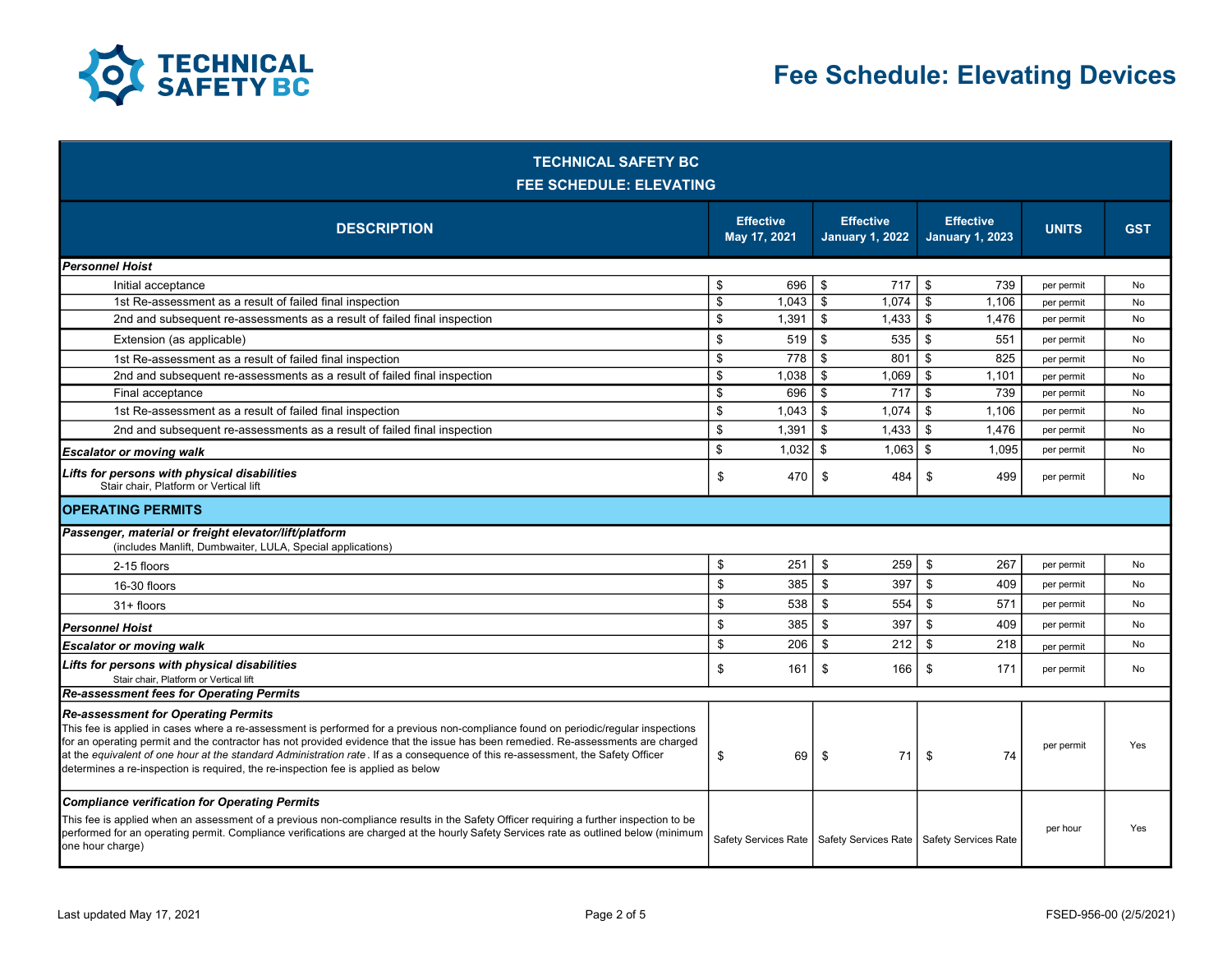

| <b>TECHNICAL SAFETY BC</b><br><b>FEE SCHEDULE: ELEVATING</b>                                                                                                                                                                                                                                                                                                                  |                                  |                                            |                                            |              |            |  |  |  |  |
|-------------------------------------------------------------------------------------------------------------------------------------------------------------------------------------------------------------------------------------------------------------------------------------------------------------------------------------------------------------------------------|----------------------------------|--------------------------------------------|--------------------------------------------|--------------|------------|--|--|--|--|
| <b>DESCRIPTION</b>                                                                                                                                                                                                                                                                                                                                                            | <b>Effective</b><br>May 17, 2021 | <b>Effective</b><br><b>January 1, 2022</b> | <b>Effective</b><br><b>January 1, 2023</b> | <b>UNITS</b> | <b>GST</b> |  |  |  |  |
| IMISCELLANEOUS                                                                                                                                                                                                                                                                                                                                                                |                                  |                                            |                                            |              |            |  |  |  |  |
| <b>Administration fees</b>                                                                                                                                                                                                                                                                                                                                                    |                                  |                                            |                                            |              |            |  |  |  |  |
| All other administration tasks not listed above, including:<br>Custom reports and searches (could be assessed at Admin Hourly rate, depending on complexity)<br>$\bullet$<br>Application for a duplicate installation identification<br>Application for each copy of the certificate of inspection<br>Replacement wallet ID card                                              | \$<br>69                         | \$<br>71                                   | \$<br>74                                   | per unit     | Yes        |  |  |  |  |
| <b>Technical fees</b>                                                                                                                                                                                                                                                                                                                                                         |                                  |                                            |                                            |              |            |  |  |  |  |
| <b>Special inspection</b><br>(minimum 2 hour charge)                                                                                                                                                                                                                                                                                                                          | Safety Services Rate             | Safety Services Rate                       | <b>Safety Services Rate</b>                | per hour     | Yes        |  |  |  |  |
| Application for variance from code (min. 2hr charge)                                                                                                                                                                                                                                                                                                                          | Safety Services Rate             | <b>Safety Services Rate</b>                | <b>Safety Services Rate</b>                | per hour     | Yes        |  |  |  |  |
| Application for private access elevator (Statutory right of way)                                                                                                                                                                                                                                                                                                              | \$<br>1.601                      | \$<br>1.649                                | \$<br>1.698                                | per site     | Yes        |  |  |  |  |
| All other technical tasks not listed above, including (minimum one hour charge):                                                                                                                                                                                                                                                                                              |                                  |                                            |                                            |              |            |  |  |  |  |
| Survey inspections<br>$\bullet$<br>Miscellaneous inspections                                                                                                                                                                                                                                                                                                                  | Safety Services Rate             | Safety Services Rate                       | <b>Safety Services Rate</b>                | per hour     | Yes        |  |  |  |  |
| <b>LICENSING, CERTIFICATION &amp; EXAMINATION</b>                                                                                                                                                                                                                                                                                                                             |                                  |                                            |                                            |              |            |  |  |  |  |
| (Fees for examination will be assessed based on the examination written date and not the application date.)                                                                                                                                                                                                                                                                   |                                  |                                            |                                            |              |            |  |  |  |  |
| Elevating Contractor Licence (Class A, C, H & RA) - New<br>Note 1: Valid for 1 year                                                                                                                                                                                                                                                                                           | \$<br>1,379                      | -\$<br>1,420                               | \$<br>1,463                                | per license  | No         |  |  |  |  |
| Elevating Contractor Licence (Class A, C, H & RA) - Renewal<br>Note 1: Due every year<br>Note 2: Must be renewed within 1 year of expiry, otherwise charged New Contractor License fee                                                                                                                                                                                        | \$<br>402                        | \$<br>414                                  | 426<br>\$                                  | per license  | No         |  |  |  |  |
| Elevating Contractor Licence (Class IC, M & MR)- New                                                                                                                                                                                                                                                                                                                          | \$<br>346                        | 356<br>\$                                  | \$<br>367                                  | per license  | No         |  |  |  |  |
| Note 1: Valid for 1 year<br>Elevating Contractor Licence (Class IC, M & MR) - Renewal                                                                                                                                                                                                                                                                                         |                                  |                                            |                                            |              |            |  |  |  |  |
| Note 1: Due every year<br>Note 2: Must be renewed within 1 year of expiry, otherwise charged New Contractor License fee                                                                                                                                                                                                                                                       | \$<br>171                        | 176<br>\$                                  | \$<br>181                                  | per license  | No         |  |  |  |  |
| Elevating Mechanic certificate of qualification<br>Note 1: Includes evaluation of individuals applying to be 'grand parented' and certificate of qualification which is valid for 3 years<br>Note 2: Includes new wall certificate                                                                                                                                            | \$<br>392                        | 404<br>\$                                  | 416<br>\$                                  | per unit     | Yes        |  |  |  |  |
| Elevating Mechanic certificate of qualification - Renewal<br>Note 1: Renewal due every 3 years and administered only within 1 year of expiry<br>and 3 years from expiry. If the Mechanic has left the program for more than 3 years, the New Elevating Mechanic certificate of qualification fee<br>will be applicable<br>Note 3: Includes new wall certificate as applicable | 195<br>\$                        | 201<br>\$                                  | 207<br>\$                                  | per unit     | Yes        |  |  |  |  |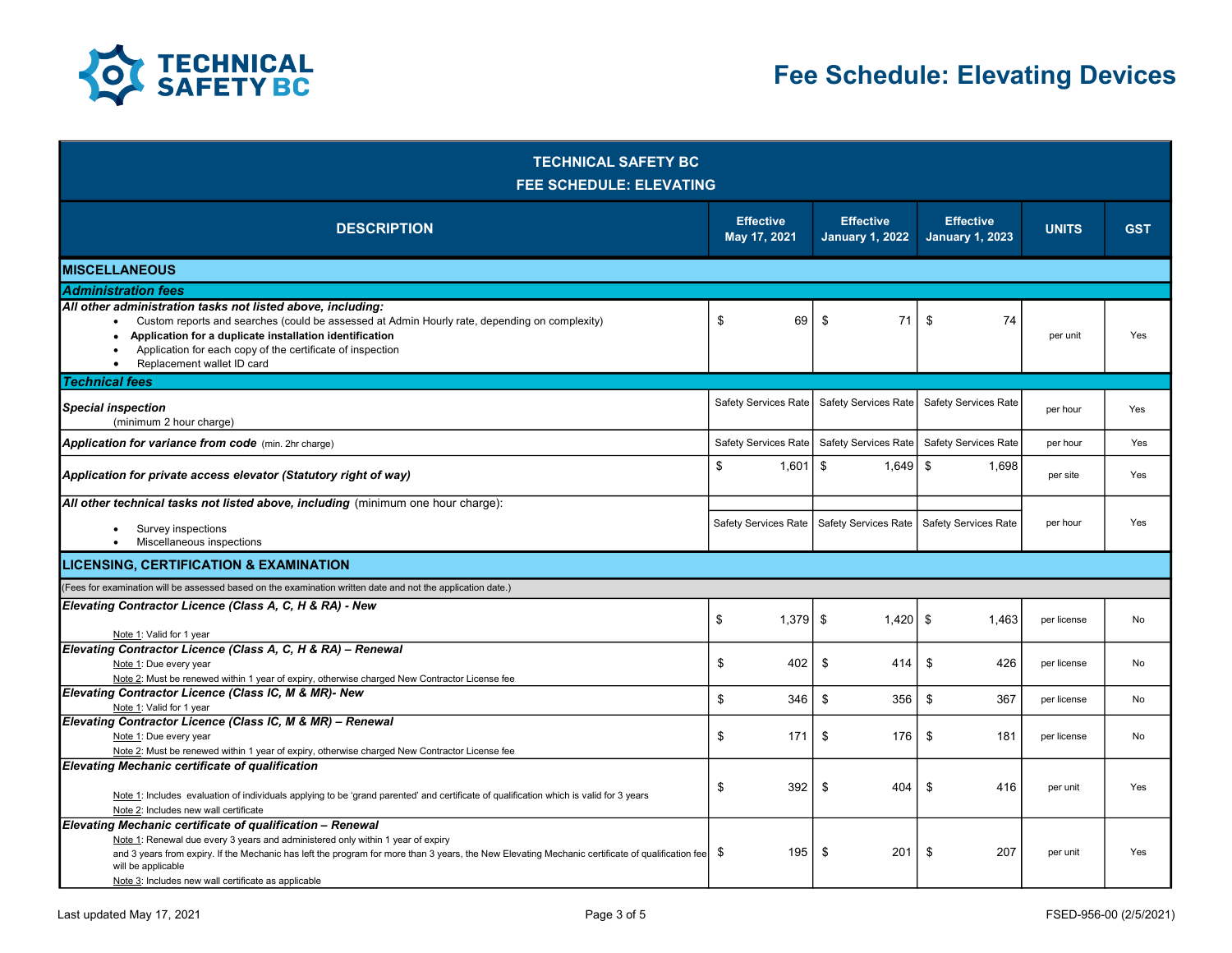

| <b>TECHNICAL SAFETY BC</b><br><b>FEE SCHEDULE: ELEVATING</b>                                                                                                                                                    |                                  |     |    |                                            |                                            |     |                 |            |  |
|-----------------------------------------------------------------------------------------------------------------------------------------------------------------------------------------------------------------|----------------------------------|-----|----|--------------------------------------------|--------------------------------------------|-----|-----------------|------------|--|
| <b>DESCRIPTION</b>                                                                                                                                                                                              | <b>Effective</b><br>May 17, 2021 |     |    | <b>Effective</b><br><b>January 1, 2022</b> | <b>Effective</b><br><b>January 1, 2023</b> |     | <b>UNITS</b>    | <b>GST</b> |  |
| Evaluation of qualification fee<br>Used to evaluate applicants prior to examination                                                                                                                             | \$                               | 211 | \$ | 217                                        | \$                                         | 224 | per application | Yes        |  |
| <b>Examination Fee</b><br>Used to examine applicants prior to qualification approval                                                                                                                            | \$                               | 181 | \$ | 186                                        | \$                                         | 192 | Per exam        | Yes        |  |
| Mechanic in training application/evaluation and renewal fee<br>Annual fee payable as part of the evaluation program                                                                                             | \$                               | 89  | \$ | 92                                         | \$                                         | 95  | annual fee      | Yes        |  |
| Certification of qualification replacement                                                                                                                                                                      | \$                               | 69  | \$ | 71                                         | \$                                         | 74  | Per replacement | Yes        |  |
| Skills passport replacement                                                                                                                                                                                     | \$                               | 119 | \$ | 123                                        | \$                                         | 127 | Per replacement | Yes        |  |
| Operator Examination and Certificate of Qualification Fee (New or Renewal) - Personnel hoist, Car switch or Construction<br>elevator operators<br>Note 1: Renewal applicable for Personnel Hoist operators only | \$                               | 140 | \$ | 144                                        | \$                                         | 148 | per license     | Yes        |  |
| Operator Examination re-write fee                                                                                                                                                                               | \$                               | 140 | \$ | 144                                        | \$                                         | 148 | per exam        | Yes        |  |
| Examination re-marking fee                                                                                                                                                                                      | \$                               | 69  | \$ | 71                                         | \$                                         | 74  | per exam        | Yes        |  |
| <b>Exam re-scheduling fee</b><br>Charged when an exam is booked more than once                                                                                                                                  | \$                               | 54  | \$ | 56                                         | \$                                         | 57  | Per time        | Yes        |  |
| <b>HOURLY RATES</b>                                                                                                                                                                                             |                                  |     |    |                                            |                                            |     |                 |            |  |
| Administrative Rate<br>(Normal working hours, Monday to Friday inclusive (except holidays), 8:00am to 4:30pm)                                                                                                   | \$                               | 69  | \$ | 71                                         | \$                                         | 74  | per hour        | Yes        |  |
| Overtime working hours Monday to Friday inclusive (except holidays), 4:30pm to 8:00am, per hour, charged at 1.5x Administration<br>rate                                                                         | \$                               | 106 | \$ | 109                                        | \$                                         | 112 | per hour        | Yes        |  |
| Saturdays, Sundays and Holiday working hours, per hour, charged at 2x Administration rate                                                                                                                       | \$                               | 143 | \$ | 147                                        | \$                                         | 151 | per hour        | Yes        |  |
| <b>Safety Services Rate</b><br>Normal working hours, Monday to Friday inclusive (except holidays), 8:00am to 4:30pm. Expenses incurred will be charged<br>additionally where applicable                         | \$                               | 171 | \$ | 176                                        | \$                                         | 181 | per hour        | Yes        |  |
| Overtime working hours Monday to Friday inclusive (except holidays), 4:30pm to 8:00am, per hour, charged at 1.5x Administration rate                                                                            | \$                               | 259 | \$ | 267                                        | \$                                         | 275 | per hour        | Yes        |  |
| Saturdays, Sundays and Holiday working hours, per hour, charged at 2x Safety Services rate                                                                                                                      | \$                               | 344 | \$ | 354                                        | \$                                         | 365 | per hour        | Yes        |  |